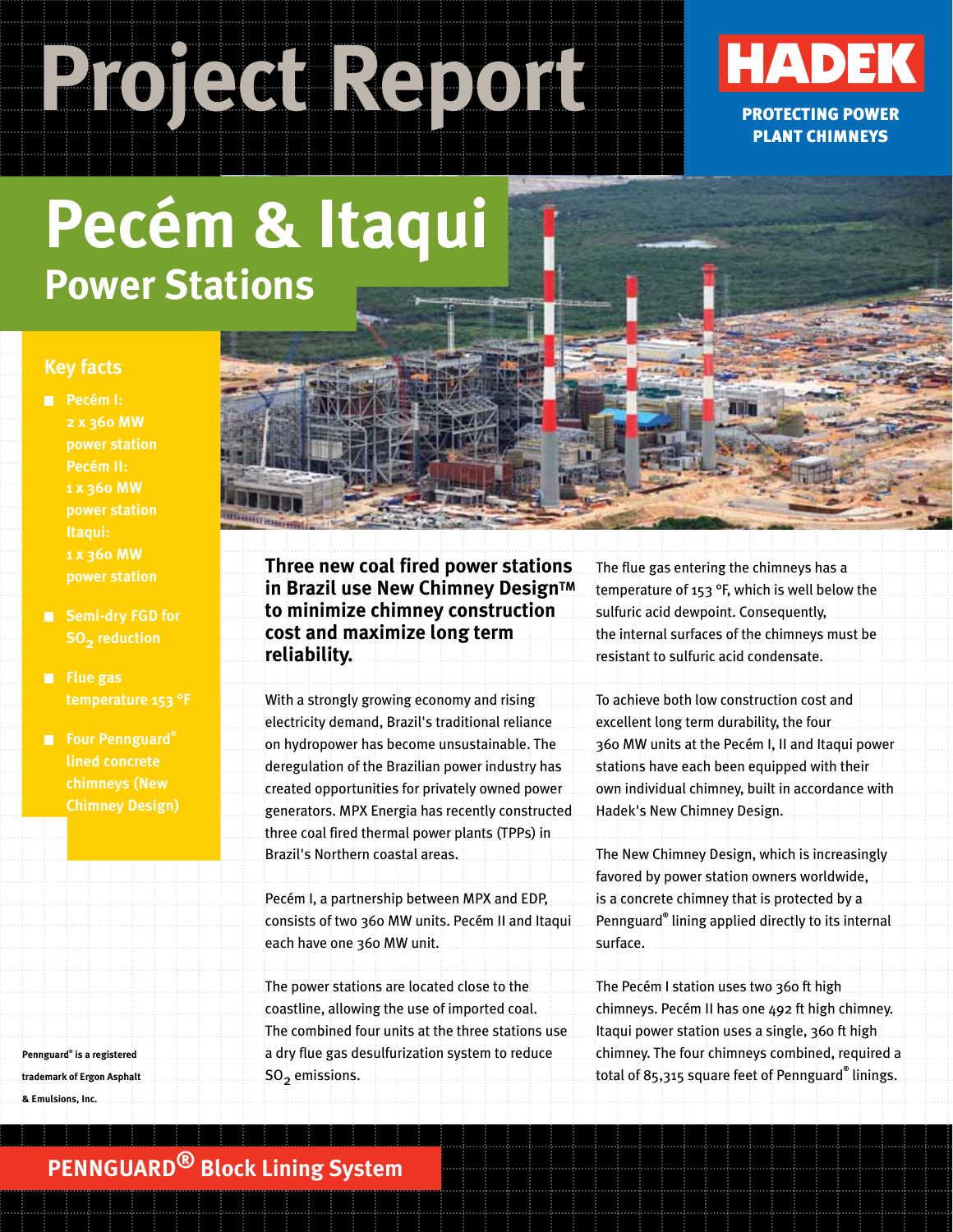**Four units, four chimneys. Why the New Chimney Design ("NCD") offers the Pecém and Itaqui power stations the lowest investment cost as well as the highest reliability.**





**Itaqui Power Station**

#### **1. The New Chimney Design is economical**

An NCDTM chimney does not use an internal flue. The Pennguard**®** lining is applied directly to the internal surface of its concrete shell. NCD chimneys are relatively slender, which results in a reduced mass of reinforced concrete.

#### **2. The New Chimney Design has a short construction time**

Because of its design simplicity, an NCD chimney is completed more quickly than similar sized, traditional chimneys that incorporate internal flues. Furthermore, the construction "laydown area" for NCD chimneys is far smaller. The civil construction division of Brazilian company ICEC completed all four NCD chimneys well before any of the other, major components of the power station.

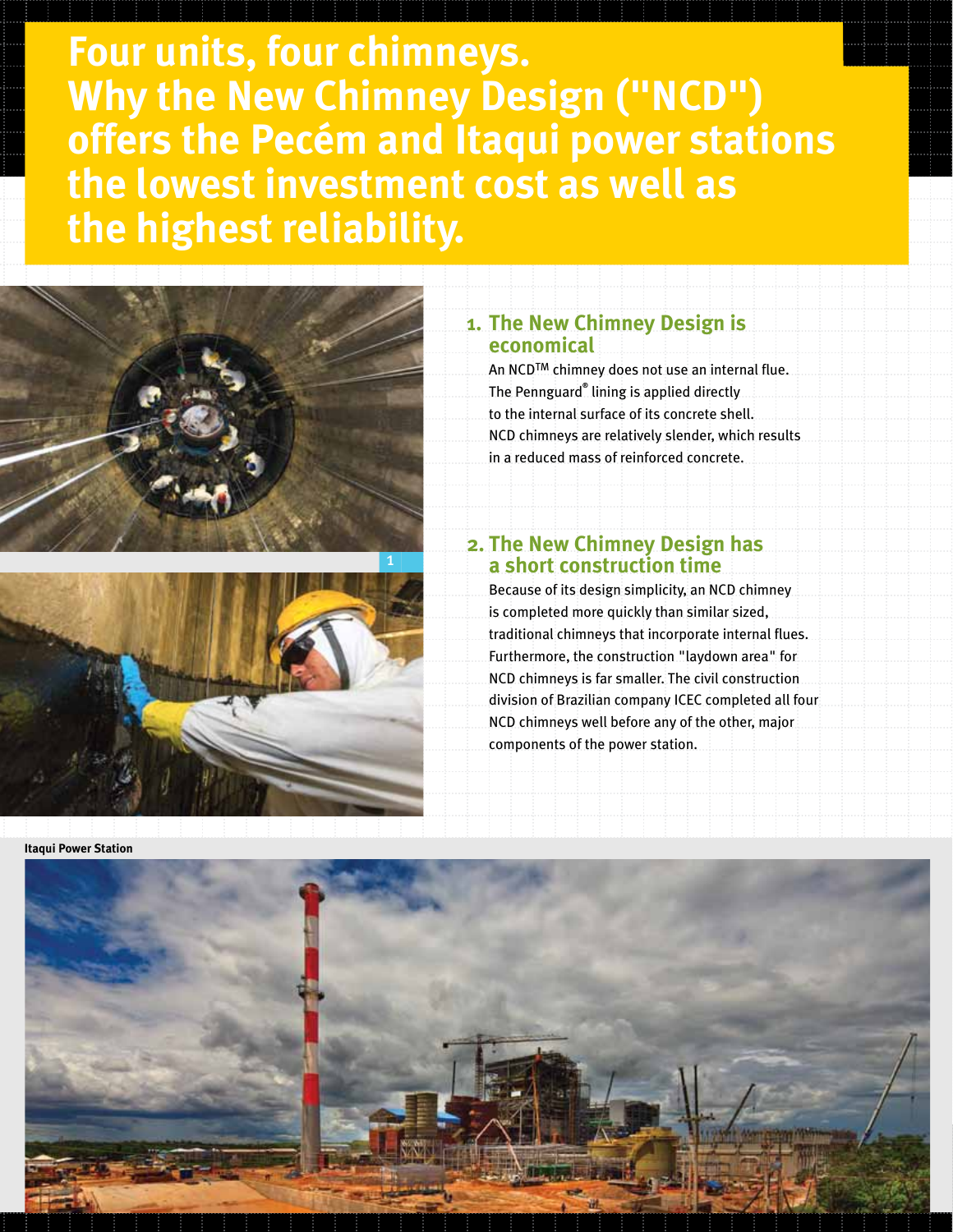



#### **3. Short outlet ducts**

By using one NCD chimney for each 360 MW unit, Pecém I power station has reduced the combined length of its FGD outlet ductwork.

Instead, relatively short FGD outlet ducts are connecting the FGD and chimney of each unit. Typically, the much longer ductwork that would be needed for a combined, multi flue chimney would be far more expensive.

Gas flow

| Concrete wind shield                 |  |
|--------------------------------------|--|
| Penntrowel <sup>®</sup> Epoxy Primer |  |
| Pennguard®Adhesive Membrane          |  |
| Pennguard®55 Block                   |  |
|                                      |  |

#### **4. The New Chimney Design is reliable**

A 30 year track record demonstrates that Pennguard**®** linings offer excellent durability and performance. Hadek's systematic approach to Quality Assurance ensures that every installation meets the highest standards of quality, so that each Pennguard**®** lined chimney will be virtually maintenance free over many years of operation. In recent years, around 20 NCD chimneys have been constructed and succesful operating experience is being gathered under a range of service conditions.